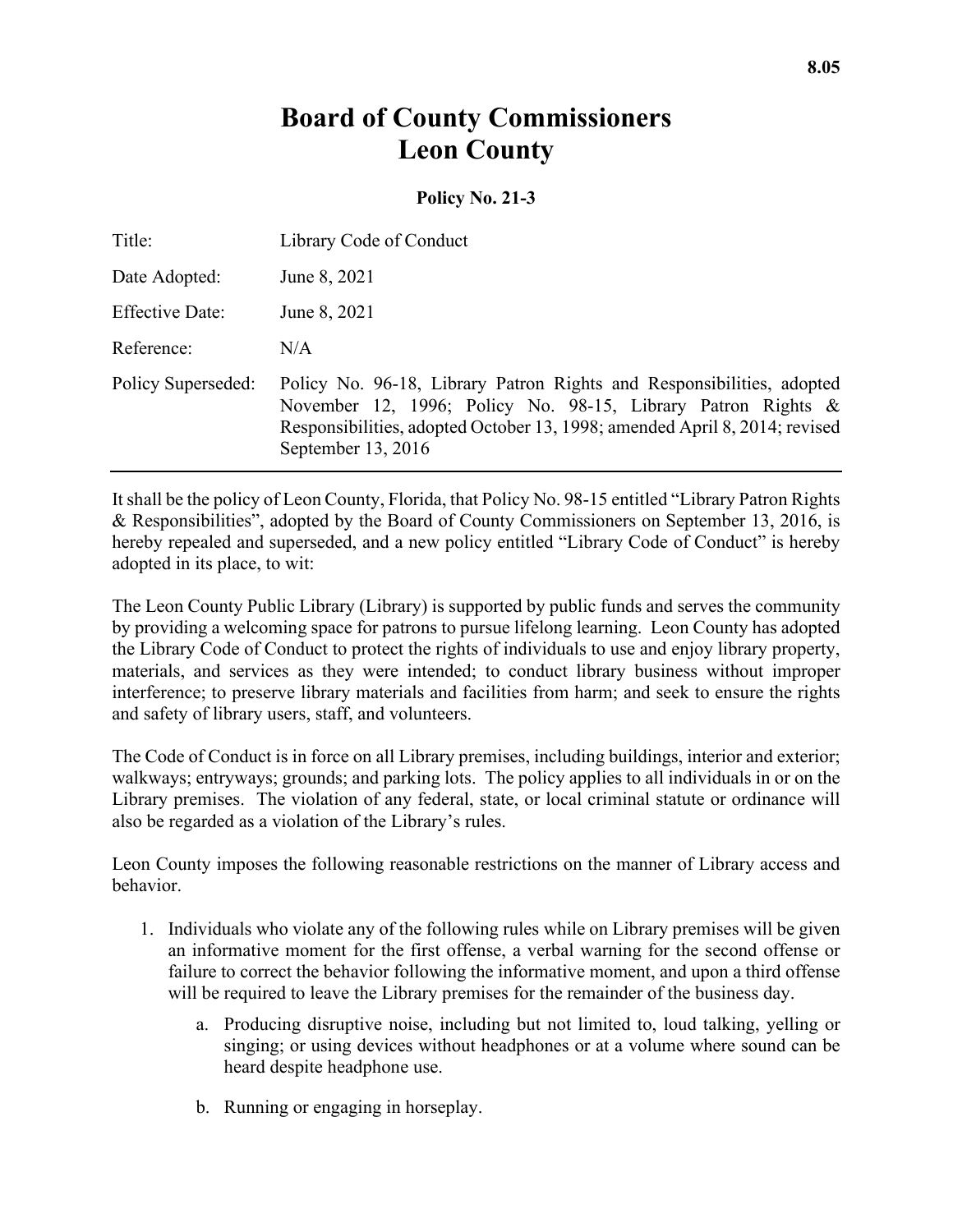- c. Failing to maintain control of personal items by either leaving items unattended, allowing items to block access to Library materials or equipment, or by allowing items to interfere with a Library staff member's or individual's use of the Library.
- d. Blocking aisles, passageways or exits/entrances (including emergency exits) with their bodies or belongings.
- e. Lying on the floor, table, or seats in the Library, or sitting or reclining on the floor unless part of a Library program or in an area designated for children.
- f. Monopolizing library furniture, electrical outlets, public access computers and/or other resources to the exclusion of others.
- g. Using Library restrooms improperly, including but not limited to, bathing, shaving, laundering, or cutting hair.
- h. Taking Library materials into public restrooms.
- i. Failing to wear shoes, pants, and shirts while on Library premises. Exceptions will be made for children under the age of 3 years old in strollers, carriers, infant seats, or other carrying devices.
- j. Sleeping in or on Library premises.
- k. Campaigning or petitioning in Library buildings and entryways. These activities are allowed outside of Library buildings so long as they do not interfere with patron safety or access to Library buildings.
- l. Soliciting Library customers, volunteers, or employees for money or donations.
- m. Selling merchandise or services in or on Library premises except in conjunction with a Library-sponsored activity or program.
- n. Bringing animals into a Library building, other than service animals as defined by section 413.08(1)(d), F.S.
- o. Using skateboards, scooters or similar motorized and non-motorized recreational conveyances inside Library buildings or on Library property.
- p. Consuming any food or drink outside of designated areas or around Library computers, printers, electronics or other Library-owned equipment; consuming hot foods, carry-out or delivered snacks and meals, or foods that may be considered by Library staff to present possible harm to Library materials or furnishings; and consuming beverages not in enclosed containers. Exceptions may be made for foods served at Library- or County-sponsored programs held in designated meeting rooms.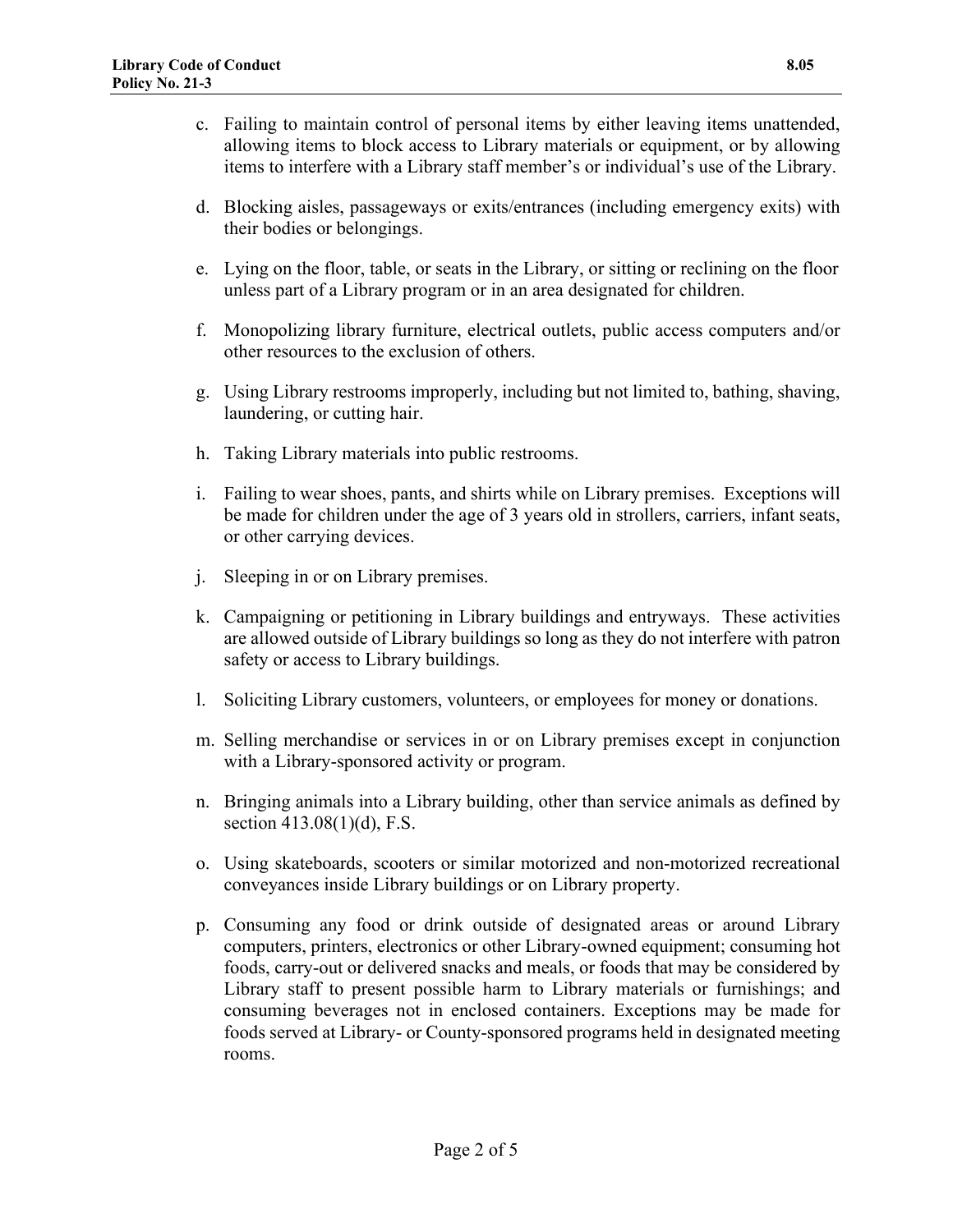After being ejected from the Library twice within one year for the same behavior(s), an individual will be subject to a one-year trespass if behavior(s) is/are repeated. The Library Supervisor on Duty, in consultation with the Library Director, will contact appropriate law enforcement and request a one-year trespass warning be issued by the responding officer(s). Any individual returning to a Library facility during a period of trespass for violating Rules 1.a.-p. will be reported to law enforcement immediately.

- 2. Individuals who violate any of the following rules while on Library premises will be given an informative moment for the first offense, a verbal warning for the second offense and upon a third offense will be ejected from Library premises and prohibited from future use of all Library facilities and services for one year.
	- a. Failing to comply with or ignore a directive of a Library staff member or security officer.
	- b. Harassing any person verbally, physically, or sexually.
	- c. Being under the influence of, consuming, possessing, selling or distributing any alcoholic beverage or illegal substance.
	- d. Smoking, using smokeless tobacco products, electronic cigarettes or similar devices in the Library or near a Library entrance.
	- e. Trespassing on Library premises beyond regularly scheduled hours.
	- f. Using another's Library card or card number without permission.
	- g. Failing to follow computer access procedures or failing to comply with established Library lending procedures.
	- h. Attempting to access any restricted areas designated for staff use only.
	- i. Use of designated youth and teen areas by an adult, unless the adult is a parent/guardian/caregiver accompanying a minor or has permission from staff.

The Library Supervisor on Duty, in consultation with the Library Director, will contact appropriate law enforcement and request a one-year trespass warning be issued by the responding officer(s). Any individual returning to a Library facility during a period of trespass for violating Rules 2.a.-i. will be reported to law enforcement immediately.

- 3. Individuals who violate any of the following rules while on Library premises will be immediately ejected from the Library premises without warning and permanently prohibited from the future use of all Library facilities and services.
	- a. Engaging in sexual misconduct including exposure, offensive touching, or sexual acts.
	- b. Carrying or displaying a weapon unless as expressly permitted by state or federal law.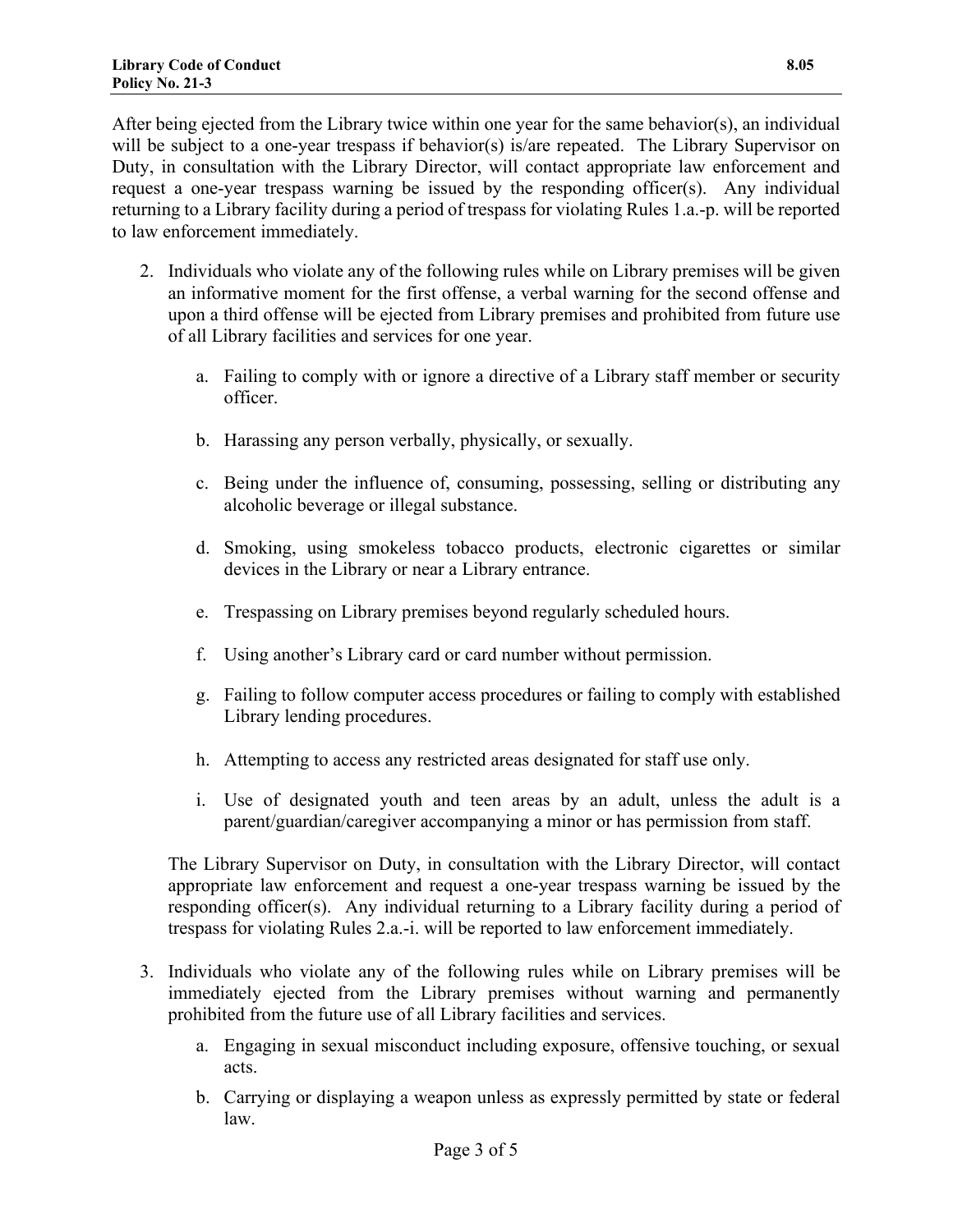- c. Causing or threatening to cause physical harm to patrons, staff or volunteers.
- d. Committing theft, or attempting to remove library materials by concealment, removal of barcodes/security devices, or by any means other than authorized checkout procedures.
- e. Intentionally destroying, damaging, or defacing any Library or other individual's property.

Violations of these rules will be immediately reported to the appropriate law enforcement agency. The Library Supervisor on Duty, in consultation with the Library Director, will request a permanent trespass warning be issued by the responding officer(s). Any individual returning to a Library facility during a period of trespass for violating Rules 3.a. e. will be reported to law enforcement immediately.

- 4. Protection of Minors
	- a. The Library welcomes and encourages visits by children. Library staff cannot act in the place of a parent or guardian in providing constant care and supervision of unattended children. Children under the age of 10 must be accompanied at all times by a responsible caregiver age 16 or older. An exception may be made for children registered for specified Library-sponsored programs.
	- b. If a child under 10 is found unattended, Library staff will attempt to locate the parent/caregiver in the Library and inform him/her/them of the rules. If the parent/caregiver cannot be found, or if the child is found unattended multiple times, law enforcement or child protective authorities will be called for assistance.
	- c. Consistent with school attendance requirements, children who have attained the age of 6 years or who will have attained the age of 6 years by February 1 of any school year or who are older than 6 years of age but who have not attained the age of 16 years, except as provided in section 1003.21, F.S. or other law, are required to attend school regularly during the entire school term. Accordingly, during the school year children who are required to attend school must be accompanied by a parent or legal guardian during school hours. Staff will contact the parent or guardian of any unaccompanied child to pick-up the child from the Library. If a parent or guardian is unavailable to assume responsibility for the child, Library staff will notify law enforcement or child protective authorities.
	- d. Minors enrolled in homeschool or online virtual school are permitted to use the Library during school hours with a completed and duly executed Parental Permission Form carried with them while on Library property (this can be an original or digital copy). Staff reserves the right to contact the parent/guardian or school district to confirm the child's enrollment status.
	- e. Children ages 10 and older in violation of the Library's Code of Conduct Policy may be asked to leave the Library after being given an informative moment for the first offense and a verbal warning for the second offense. In more serious cases, staff will contact the parent/guardian. If the parent/guardian is not available, staff will contact law enforcement or child protective authorities.